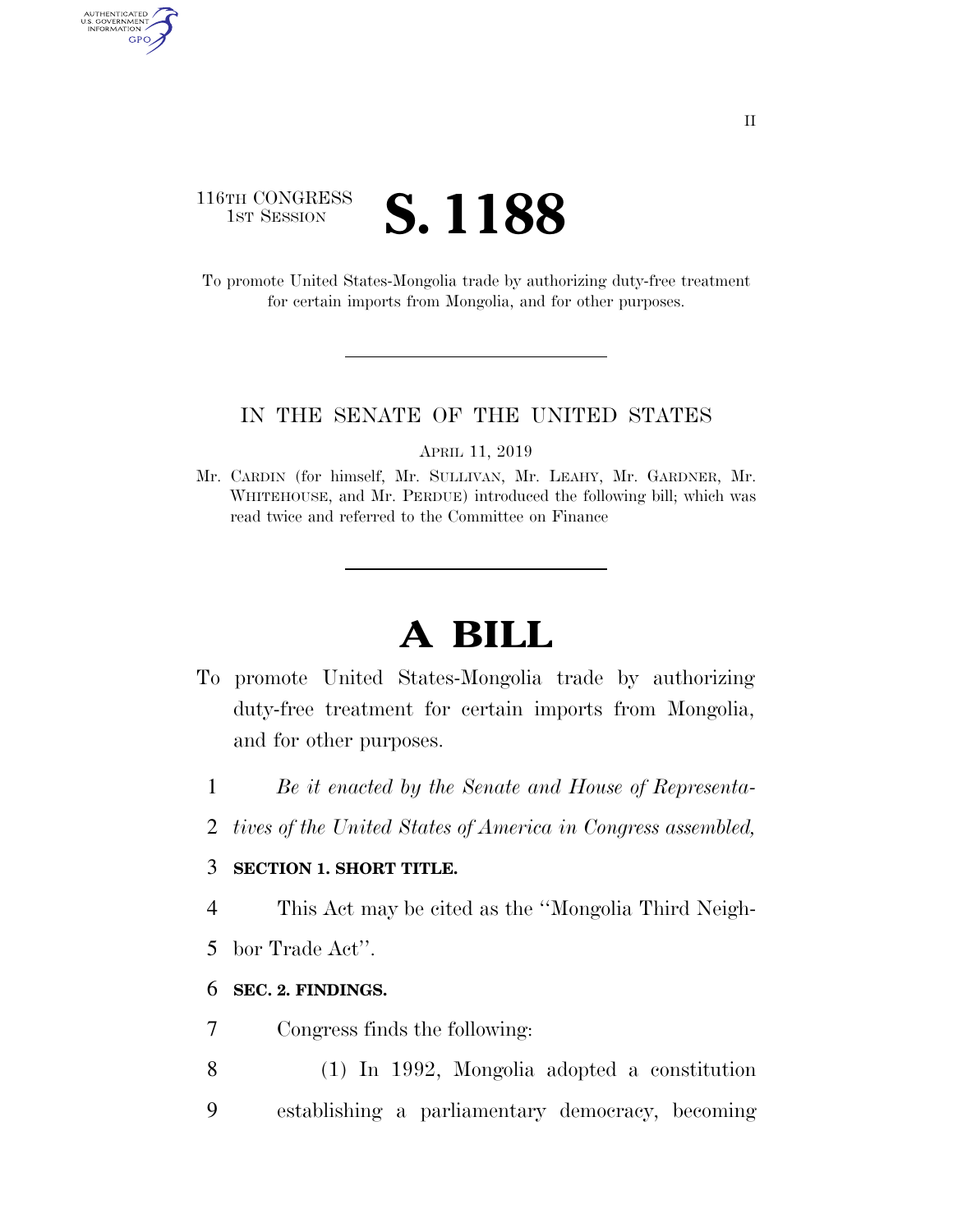the only country in Asia to transition from com- munism to democracy. Mongolia shares land borders with only the Russian Federation and the People's Republic of China. With a large land area and a population of only 3,000,000, Mongolia is the world's most sparsely populated country, and Mon- golia's sovereignty is thought to be at risk from the overwhelming influence of its much larger and more populous neighbors.

 (2) Mongolia has shown its commitment to a ''third neighbor'' relationship with the United States by sending troops to support United States combat operations in Iraq and Afghanistan, and has a strong record of troop contributions to international peacekeeping missions. Mongolia's success as a de- mocracy, strategic location, sovereignty, territorial integrity, and ability to pursue an independent for- eign policy are highly relevant to the national secu-rity of the United States.

 (3) Mongolia describes the United States as its most important ''third neighbor'', but trade between the United States and Mongolia is substantially lower than in many other bilateral trading relation- ships, and trade has declined in recent years. Total trade between the United States and Mongolia in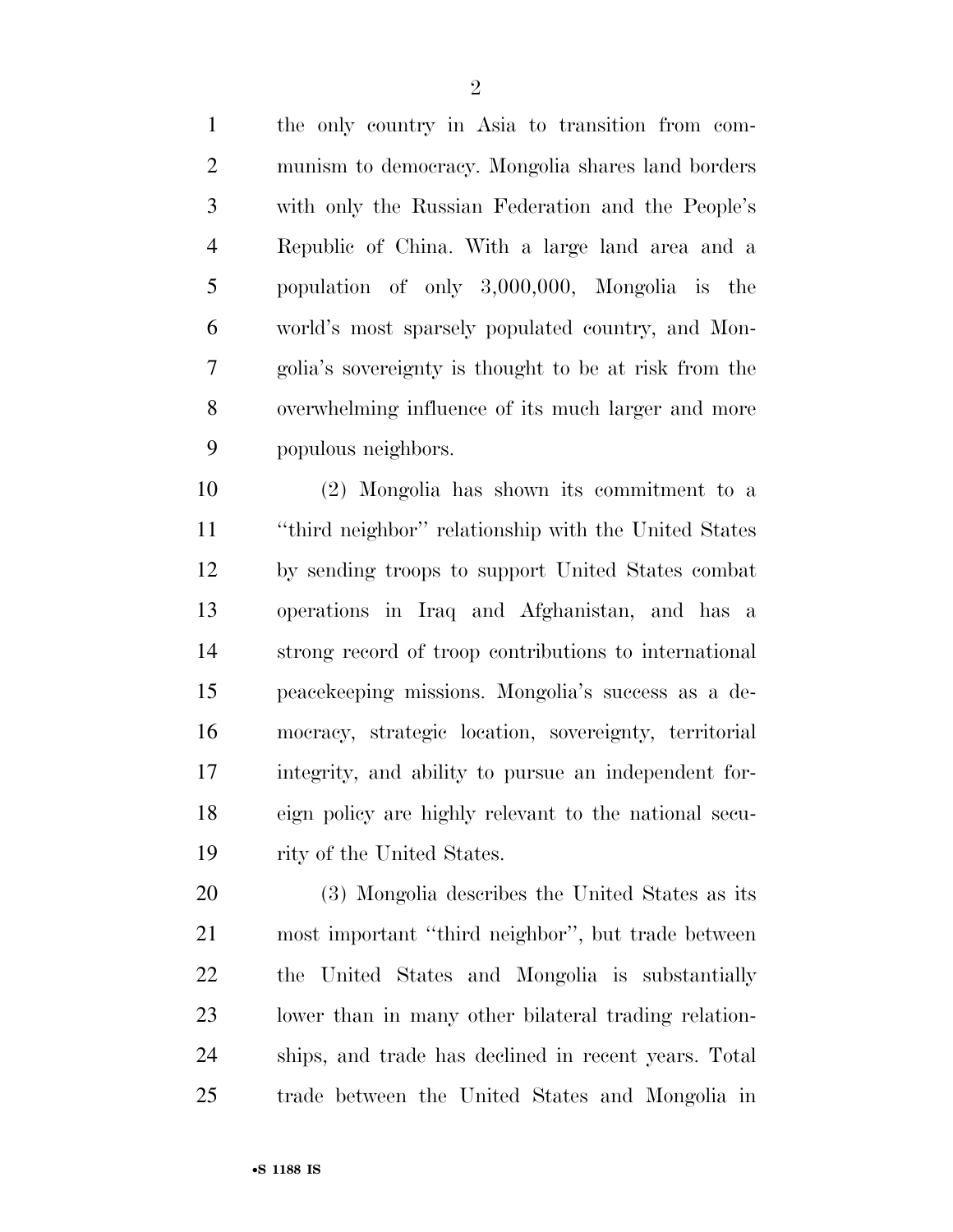2012 was valued at approximately \$707,000,000,

 but in 2017 the United States exported only \$82,200,000 in goods to Mongolia and imported only \$9,400,000 in goods from Mongolia. (4) After mining, agriculture is the second most important sector contributing to the economy of Mongolia. The livestock sector accounts for 87 per- cent of agricultural production in Mongolia and em-9 bloys around  $\frac{1}{3}$  of the working population. (5) Since the 1940s, the annual mean air tem- perature in Mongolia has risen at 3 times the global rate. Average precipitation is declining and extreme

 weather disasters are more frequent, posing acute challenges for livestock herding in the country. In 2017, an estimated 700,000 animals of the country's livestock population were killed due to the post- drought extreme winter phenomenon known as ''dzud''. This phenomenon is unique to Mongolia and has increased in frequency and severity in recent years, causing a rise in livestock mortality and di- minishing livelihoods for herders, which has led to widespread rural poverty and a contraction in the national economy.

 (6) Mongolia would greatly benefit from pref-erential treatment for imports into the United States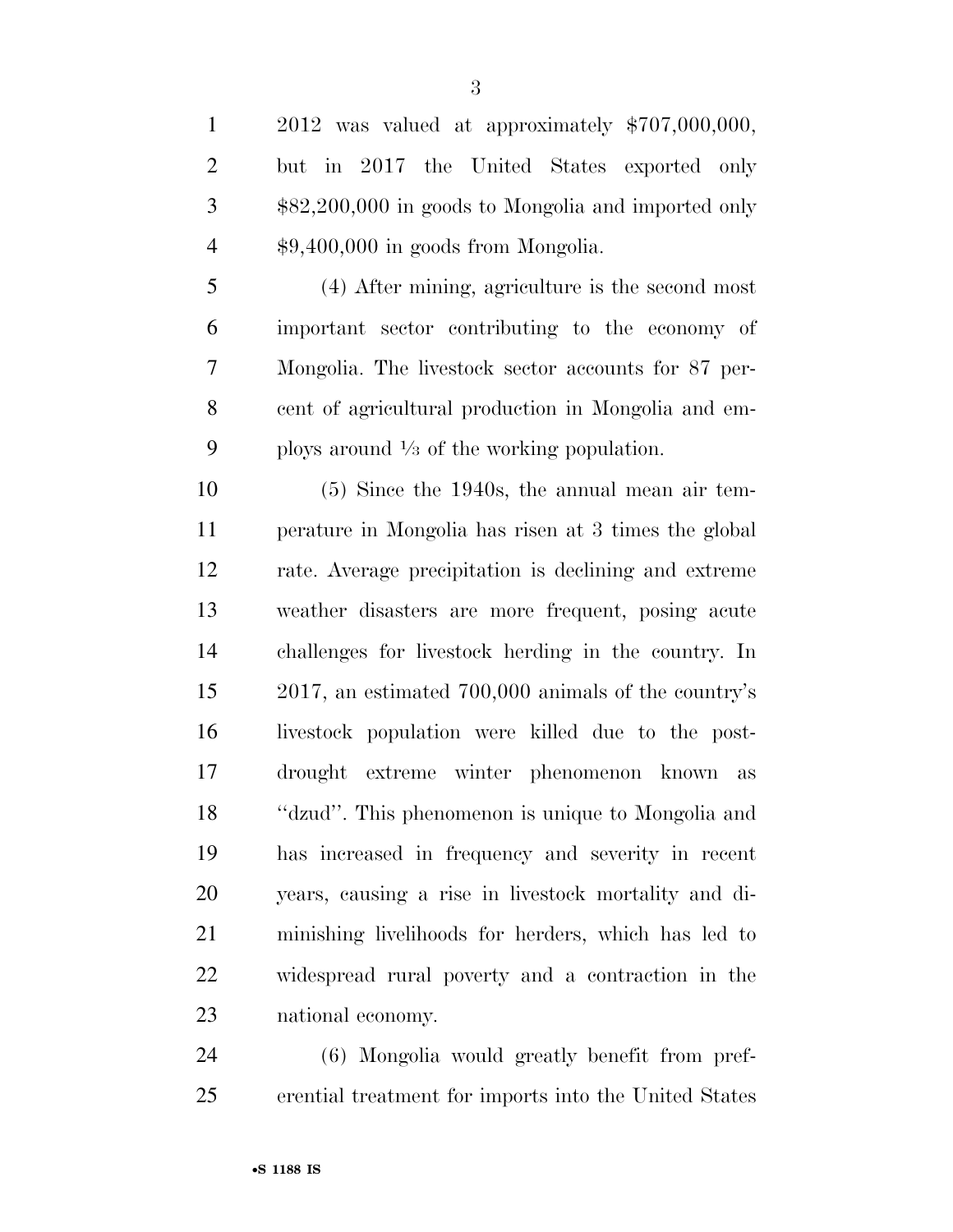of certain Mongolian products. Such preferential treatment would help address some of the economic impacts of the dzuds.

 (7) The cashmere trade is particularly impor- tant to the economy of Mongolia, but while Mongolia 6 b produces more than  $\frac{1}{3}$  of the world's raw cashmere, it produces few finished cashmere products. Most Mongolian raw cashmere is exported to the People's Republic of China, and the United States buys near- ly all of its cashmere products from the People's Re- public of China. Preferential treatment for imports into the United States of certain Mongolian prod- ucts, including cashmere products, would benefit the United States by facilitating increased trade with Mongolia.

 (8) The development of the garment industry in Mongolia would also promote women's employment and empowerment. Women have historically partici- pated in the garment industry in Mongolia at high rates, and that industry has historically provided safe and stable employment for women in Mongolia.

 (9) In developing and expanding the cashmere industry in Mongolia, it is critical for Mongolia to take steps to ensure the protection of its grasslands and prevent overgrazing of cashmere goats.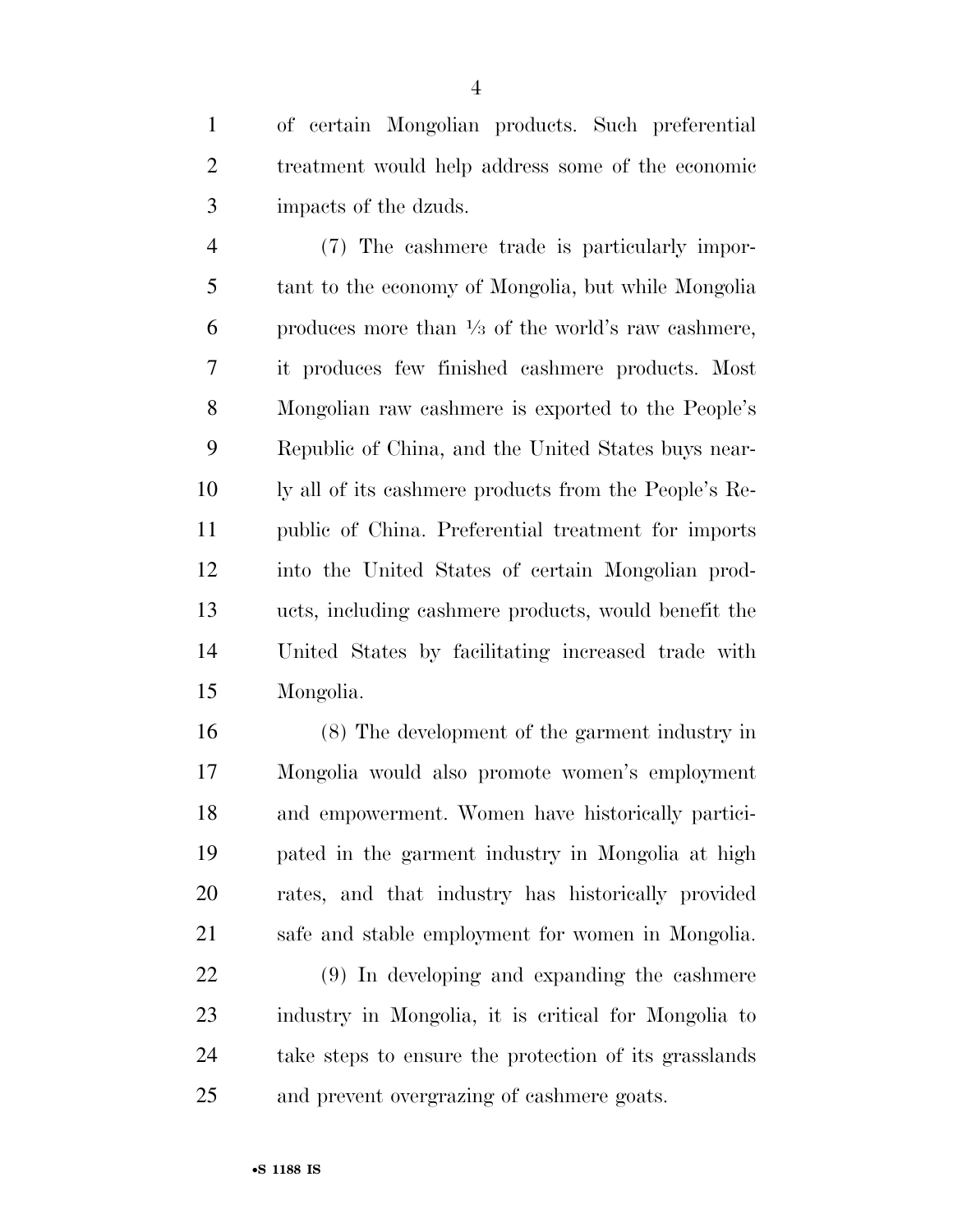| $\mathbf{1}$   | (10) Preferential treatment for imports into the           |
|----------------|------------------------------------------------------------|
| $\overline{2}$ | United States of Mongolian products would benefit          |
| 3              | Mongolia at this critical time.                            |
| $\overline{4}$ | SEC. 3. DUTY-FREE TREATMENT FOR CERTAIN IMPORTS            |
| 5              | FROM MONGOLIA.                                             |
| 6              | (a) IN GENERAL.—Subject to subsection (c), the             |
| 7              | President may provide duty-free treatment for any article  |
| 8              | described in subsection (b) that is imported directly from |
| 9              | Mongolia into the customs territory of the United States.  |
| 10             | (b) ARTICLE DESCRIBED.—                                    |
| 11             | (1) IN GENERAL.—An article is described in                 |
| 12             | this subsection if—                                        |
| 13             | $(A)$ the article is the growth, product, or               |
| 14             | manufacture of Mongolia;                                   |
| 15             | (B) the article is classified under chapter                |
| 16             | 51, 57, 60, 61, 62, 63, or 94 of the Har-                  |
| 17             | monized Tariff Schedule of the United States;              |
| 18             | $(C)(i)$ the article is an apparel or textile              |
| 19             | article made of fabrics or fibers containing not           |
| 20             | less than 23 percent by weight of cashmere; or             |
| 21             | (ii) the sum of the cost or value of cash-                 |
| 22             | mere components of the article is not less than            |
| 23             | 51 percent of the appraised value of the article           |
| 24             | at the time it is entered;                                 |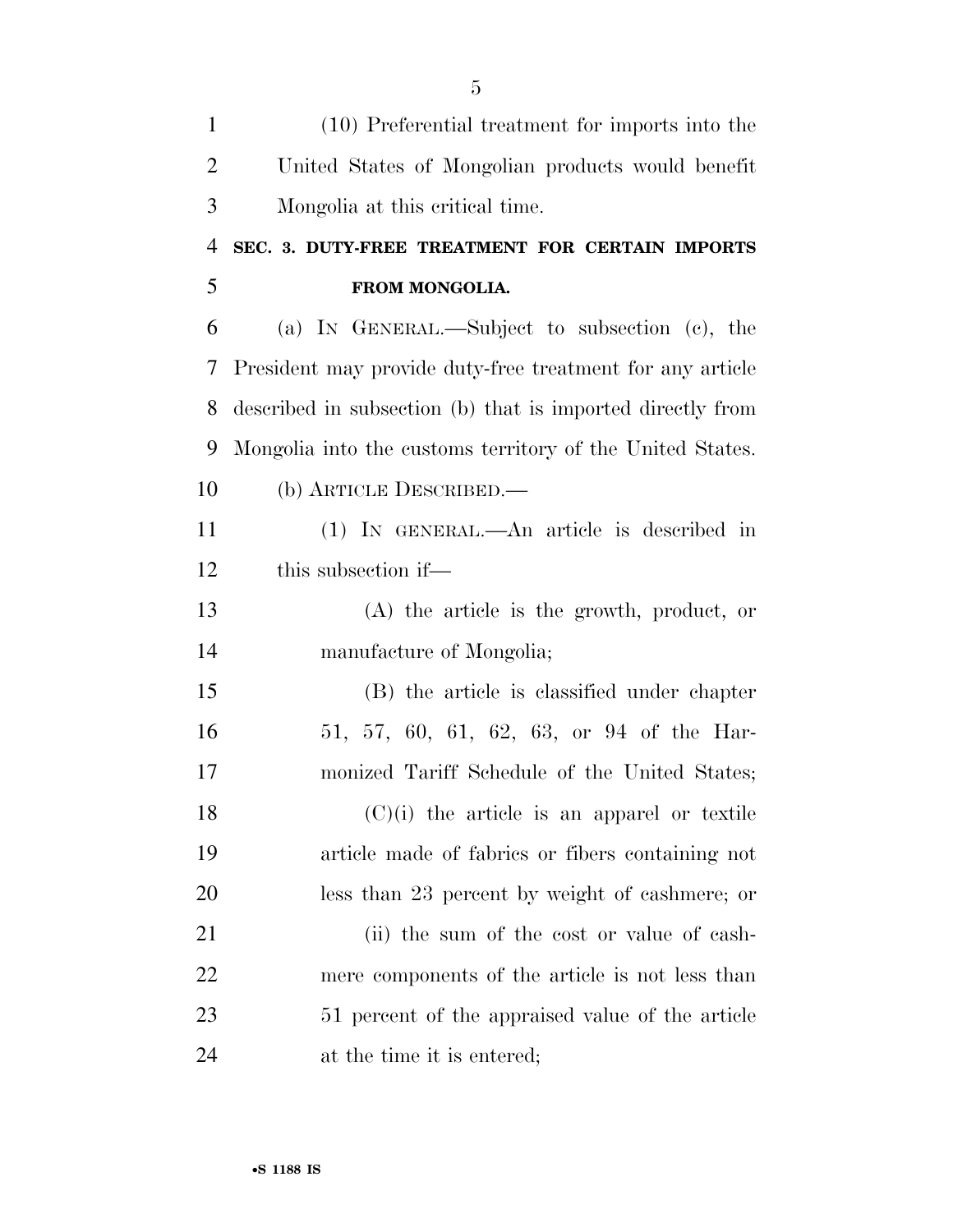| $\mathbf{1}$   | (D) in the case of an article that is a tex-          |
|----------------|-------------------------------------------------------|
| $\overline{2}$ | tile or apparel article—                              |
| 3              | (i) the yarn and fabric used to manu-                 |
| $\overline{4}$ | facture the article are wholly produced in            |
| 5              | Mongolia; and                                         |
| 6              | (ii) the article is wholly formed and                 |
| 7              | cut, or its components are wholly knit-to-            |
| 8              | shape, in Mongolia;                                   |
| 9              | (E) the sum of the cost or value of the ma-           |
| 10             | terials produced in, and the direct costs of proc-    |
| 11             | essing operations performed in, Mongolia or the       |
| 12             | customs territory of the United States is not         |
| 13             | less than 50 percent of the appraised value of        |
| 14             | the article at the time it is entered; and            |
| 15             | (F) the President determines that the arti-           |
| 16             | cle is not import-sensitive, after receiving the      |
| 17             | advice of the United States International Trade       |
| 18             | Commission in accordance with section $503(e)$        |
| 19             | of the Trade Act of 1974 (19 U.S.C. 2463(e)).         |
| 20             | (2) EXCLUSIONS.—An article shall not be treat-        |
| 21             | ed as the growth, product, or manufacture of Mon-     |
| 22             | golia for purposes of paragraph $(1)(A)$ by virtue of |
| 23             | having merely undergone—                              |
| 24             | (A) simple combining or packaging oper-               |
| 25             | ations; or                                            |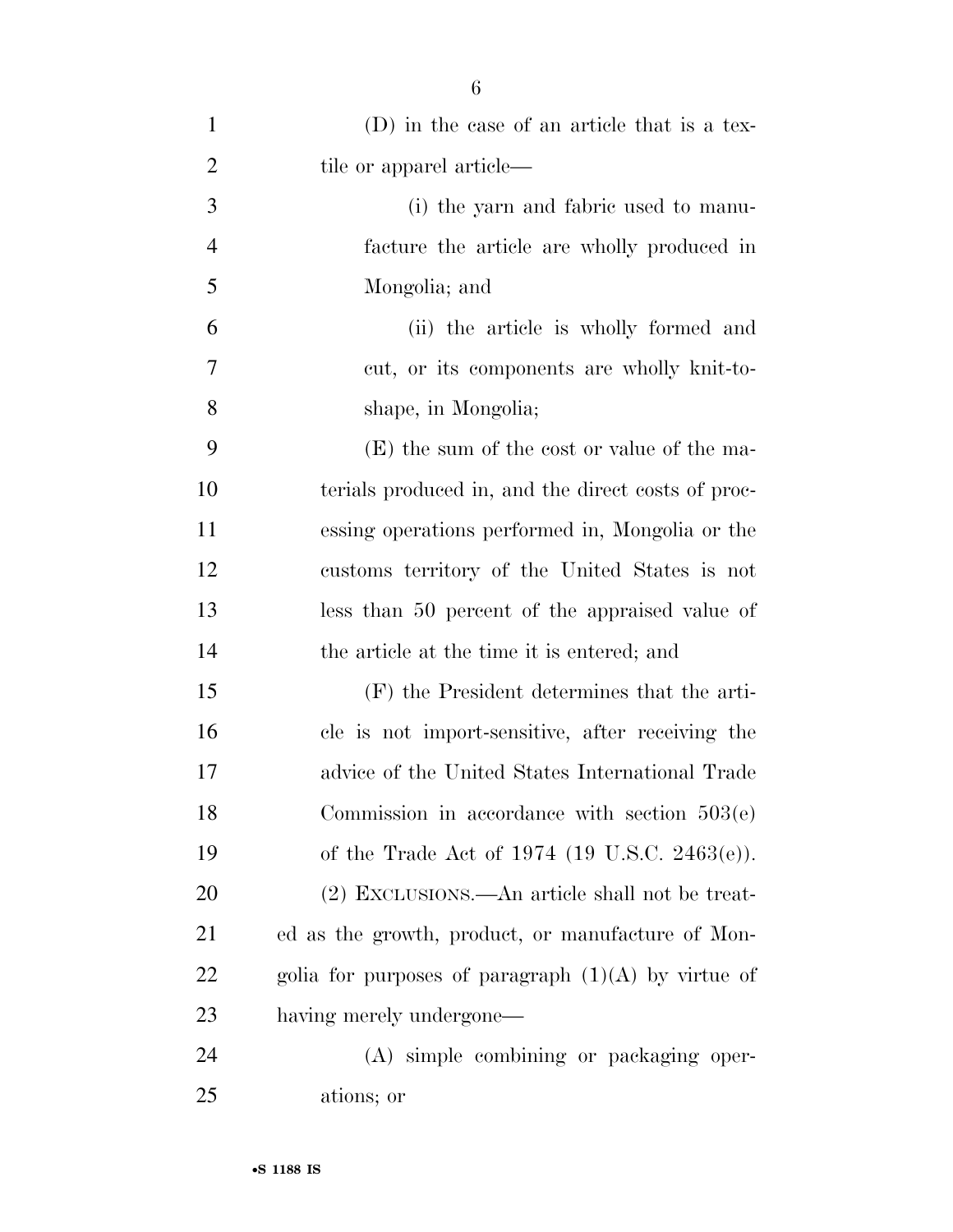| $\mathbf{1}$   | (B) mere dilution with water or mere dilu-                  |
|----------------|-------------------------------------------------------------|
| $\overline{2}$ | tion with another substance that does not mate-             |
| 3              | rially alter the characteristics of the article.            |
| $\overline{4}$ | (c) ELIGIBILITY REQUIREMENTS.—Duty-free treat-              |
| 5              | ment may not be provided under this section unless the      |
| 6              | President determines and certifies to Congress that—        |
| $\overline{7}$ | (1) Mongolia meets each of the requirements                 |
| 8              | set forth in—                                               |
| 9              | $(A)$ paragraphs $(1)$ , $(2)$ , and $(3)$ of section       |
| 10             | $104(a)$ of the African Growth and Opportunity              |
| 11             | Act $(19 \text{ U.S.C. } 3703(a))$ ; and                    |
| 12             | $(B)$ subparagraphs $(A)$ through $(F)$ of sec-             |
| 13             | tion $113(a)(1)$ of such Act $(19 \text{ U.S.C.})$          |
| 14             | 3722(a)(1));                                                |
| 15             | (2) Mongolia has effectively enforced environ-              |
| 16             | mental laws, regulations, or other measures and ful-        |
| 17             | filled its obligations under international agreements       |
| 18             | relating to the environment, including as such obli-        |
| 19             | gations relate to public health; and                        |
| 20             | (3) after taking into account the factors set               |
| 21             | forth in paragraphs $(1)$ through $(7)$ of subsection $(e)$ |
| 22             | of section 502 of the Trade Act of 1974 (19 U.S.C.          |
| 23             | 2462), Mongolia meets the eligibility requirements of       |
| 24             | such section 502.                                           |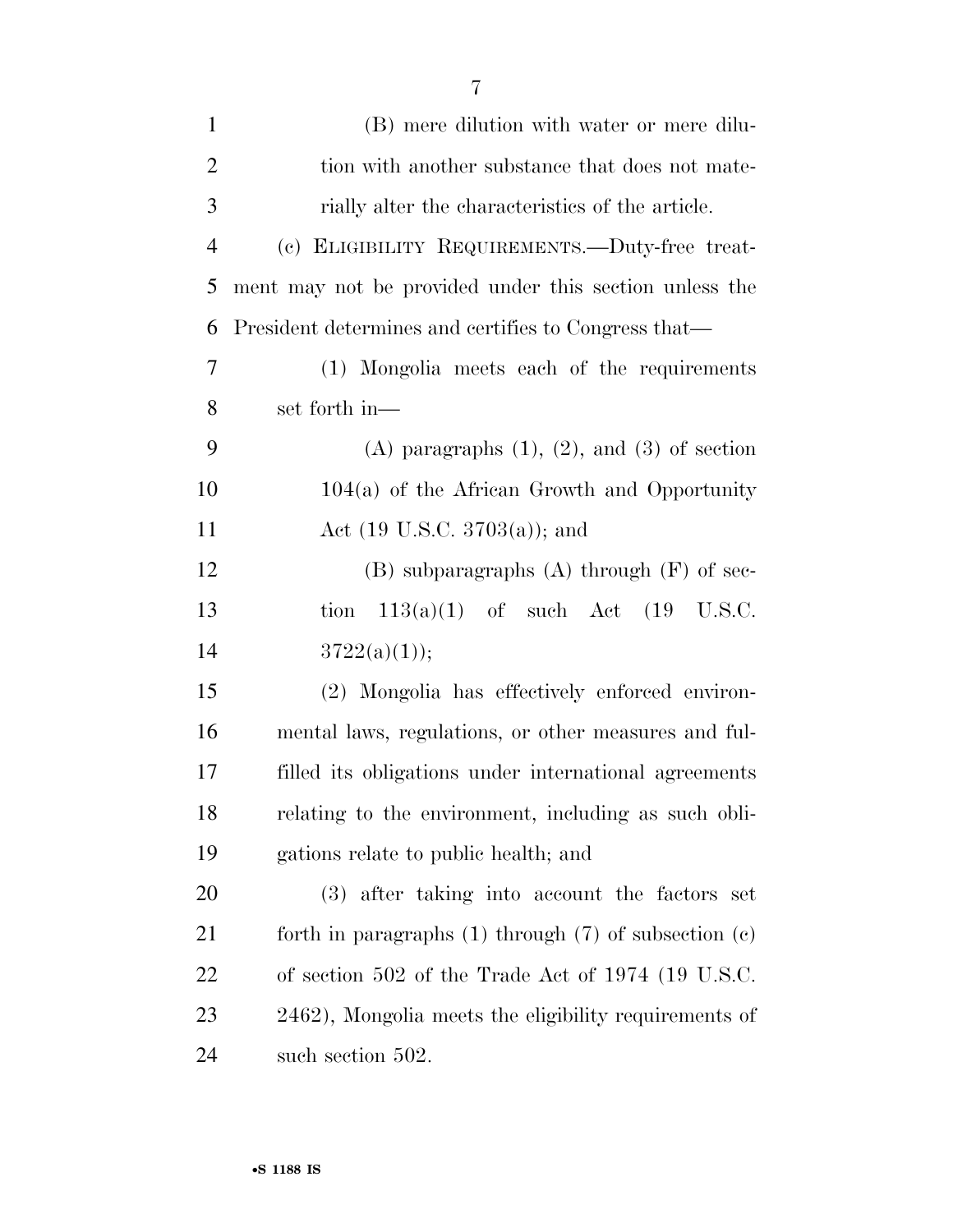(d) VERIFICATION WITH RESPECT TO TRANS-SHIPMENT FOR TEXTILE AND APPAREL ARTICLES.—

 (1) IN GENERAL.—Not later than January 1 of each year, the Commissioner of U.S. Customs and Border Protection shall verify that textile and ap- parel articles imported from Mongolia to which duty- free treatment is extended under this section are not being unlawfully transshipped into the United States.

 (2) REPORT TO PRESIDENT AND CONGRESS.— If the Commissioner determines pursuant to para- graph (1) that textile and apparel articles described in that paragraph are being unlawfully transshipped into the United States, the Commissioner shall re- port that determination to the President and the ap-propriate congressional committees.

 (e) WITHDRAWAL, SUSPENSION, OR LIMITATION OF PREFERENTIAL TREATMENT AND MANDATORY GRADUA- TION.—The provisions of subsections (d) and (e) of sec- tion 502 of the Trade Act of 1974 (19 U.S.C. 2462) shall apply with respect to Mongolia to the same extent and in the same manner as such provisions apply with respect to beneficiary developing countries under title V of that Act (19 U.S.C. 2461 et seq.).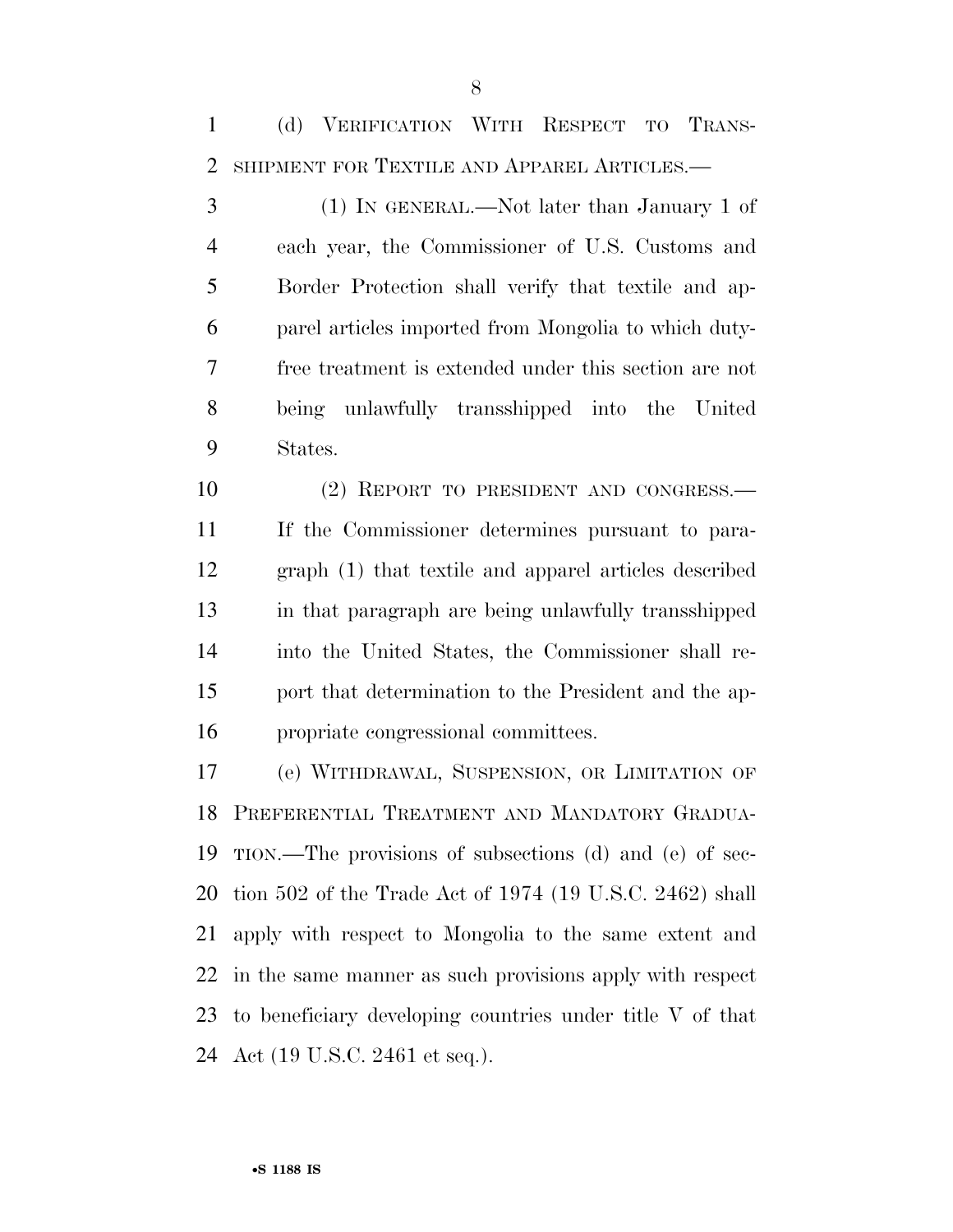(f) TERMINATION OF DUTY-FREE TREATMENT.—No duty-free treatment extended under this section shall re-main in effect after December 31, 2025.

- (g) DEFINITIONS.—In this section:
- (1) CASHMERE.—The term ''cashmere'' means fine hair obtained from a cashmere goat (capra hircus laniger).

8 (2) CUSTOMS TERRITORY OF THE UNITED STATES.—The term ''customs territory of the United States'' has the meaning given the term in General Note 2 of the Harmonized Tariff Schedule of the United States.

### **SEC. 4. BRIEFING REQUIREMENT.**

 Not later than one year after the date of the enact- ment of this Act, and annually thereafter, the President shall monitor, review, and provide a briefing to the appro-priate congressional committees on—

(1) the implementation of section 3;

- (2) compliance of Mongolia with the eligibility requirements described in section 3(c); and
- (3) the trade and investment policy of the United States with respect to Mongolia.